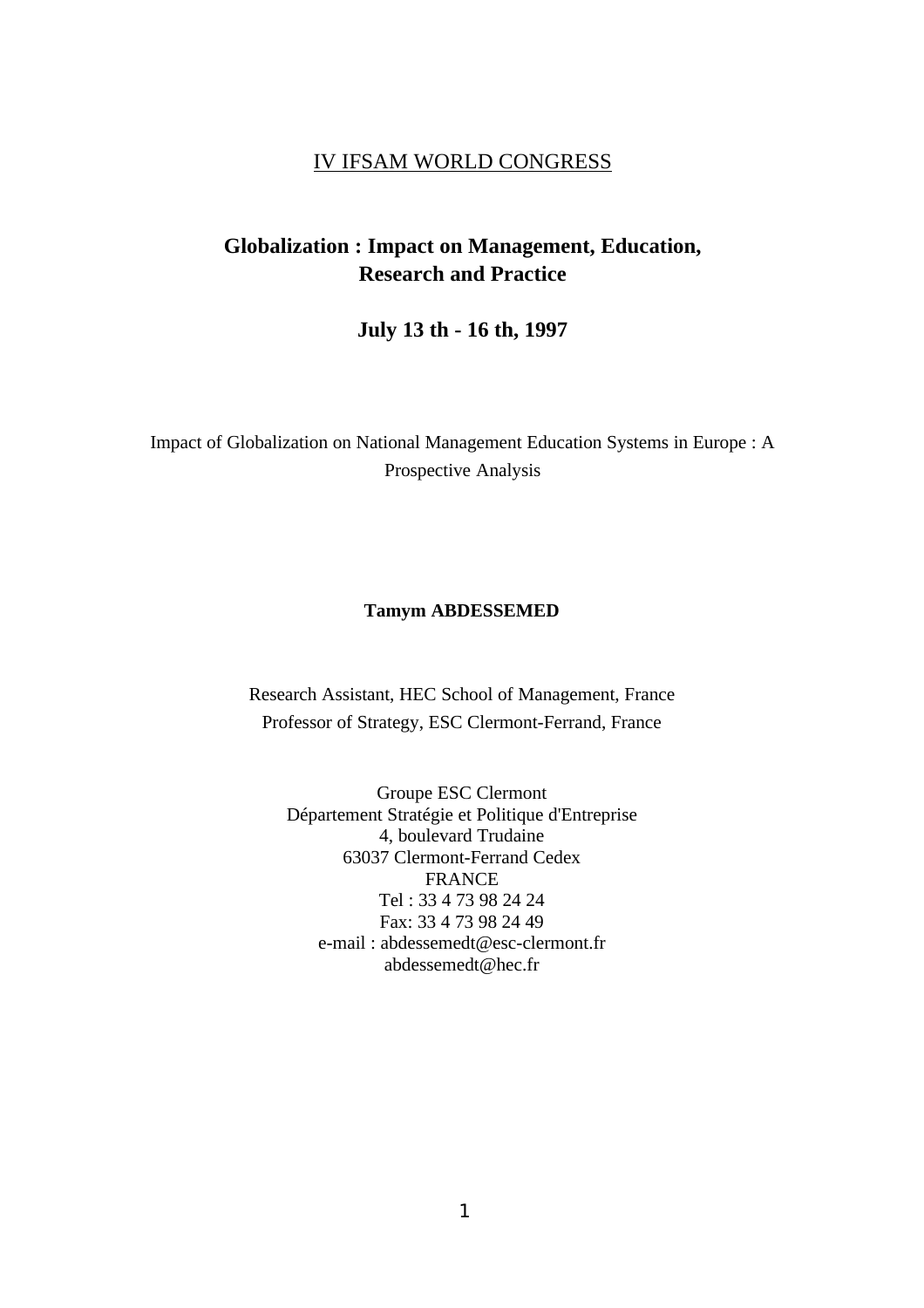# Impact of Globalization on National Management Education Systems in Europe : A Prospective Analysis

### 1.1 Globalization as a development stage in economic life

For the moment, there is no clear definition of what globalization is. It is more defined by its consequences than in itself. Many authors have enhanced the different factors that explain the growing interdependency between the different economic systems all over the world (Strategor, 1993, chapter 8, proposes a synthesis of those factors), showing that trade development, costs factors, demand factors, governmental factors as well as competition factors may together explain the potential globalization (see Caves, 1981; Buckley and Casson, 1976, Dunning, 1981; Michalet, 1976). The factors are not only economic, there are also social and demographic (Chesnais, 1996). Many theories have been elaborated about international trade (Ricardo, Smith, Mill) and internationalization of companies (Vernon, 1966, with his model of product cycle focusing on country level; Johanson and Vahlne, 1977 with their process model; Rainelli, 1979). Globalization appears as a development stage after international trade development and companies internationalization, (Adda, 1996). Prahalad and Doz (1987) proposed a guideline to determine to what extent a marked can be considered as global or local, according to the balance between pressures for local responsiveness and pressures for global integration, differentiating global and mutlidomestic businesses. Joffre (1994) proposed a historical of firms evolution from internationalization to globalization.

#### 1.2 - Globalization and competition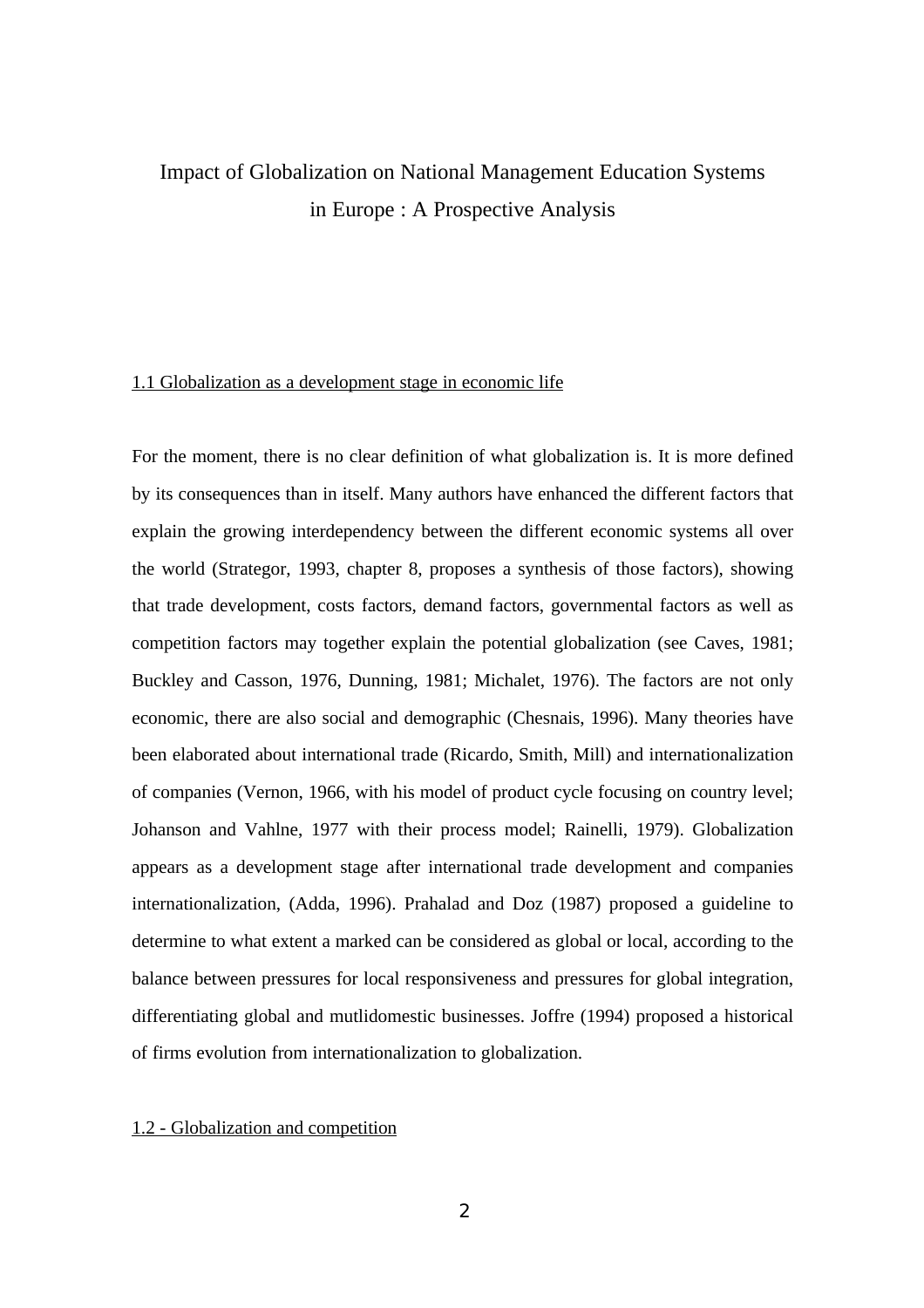Then, globalization is different from the internationalization process. Internationalization means that firms competitive advantages are set up on national bases, although their productions and their sales are internationally realized. On the contrary, globalization suggests that competitive advantages are built on a worlwide level, so that the competitive position in one country has to do with the position in another country. Hence, the condition of geographical presence put forward by Ohmae (1985), that is to say the presence of firms services and products in at least three continents. It is the same idea enhanced by Bartlett and Goshal (1989), when they evoked the "transnational solution", which suppose acting beyond nations or countries. Said differently, competititon is global, and being gloabl, strategic management and coordination should be global to win in the global context. Porter (1982; 1988) insisted on the fact that production and value chain organization are set on an international basis with different activities led in different countries<sup>1</sup>. Therefore, strategy lies in global coordination between the different subsidiaries in different countries. Globalization is characterized by the fact that competition is intensified and broader. Lyles (1990) insisted on the fact that global competition is one of the most important research area of strategic management.

## 1.3 - Globalization as a result of firms strategies

-

If some authors, such as Prahalad and Doz (1987) recognize that global competition is determined by the underlying characteristics of a business (considerations of technology, cost, customer profile, etc.) and others insist upon the evolutions in terms of states policies in favor of international business (tariffs and trade policies, creation of economic spaces) such as Caves (1982), it is important to focus on the relationships between firms strategies and globalization. Globalization has also to do with firms strategies: firms are actors of the creation of a global environment as well as states and

 $<sup>1</sup>$  The idea is that there are product homogeneity, economies of scale, low product costs (see</sup> Hout, Porter and Ruden, 1982)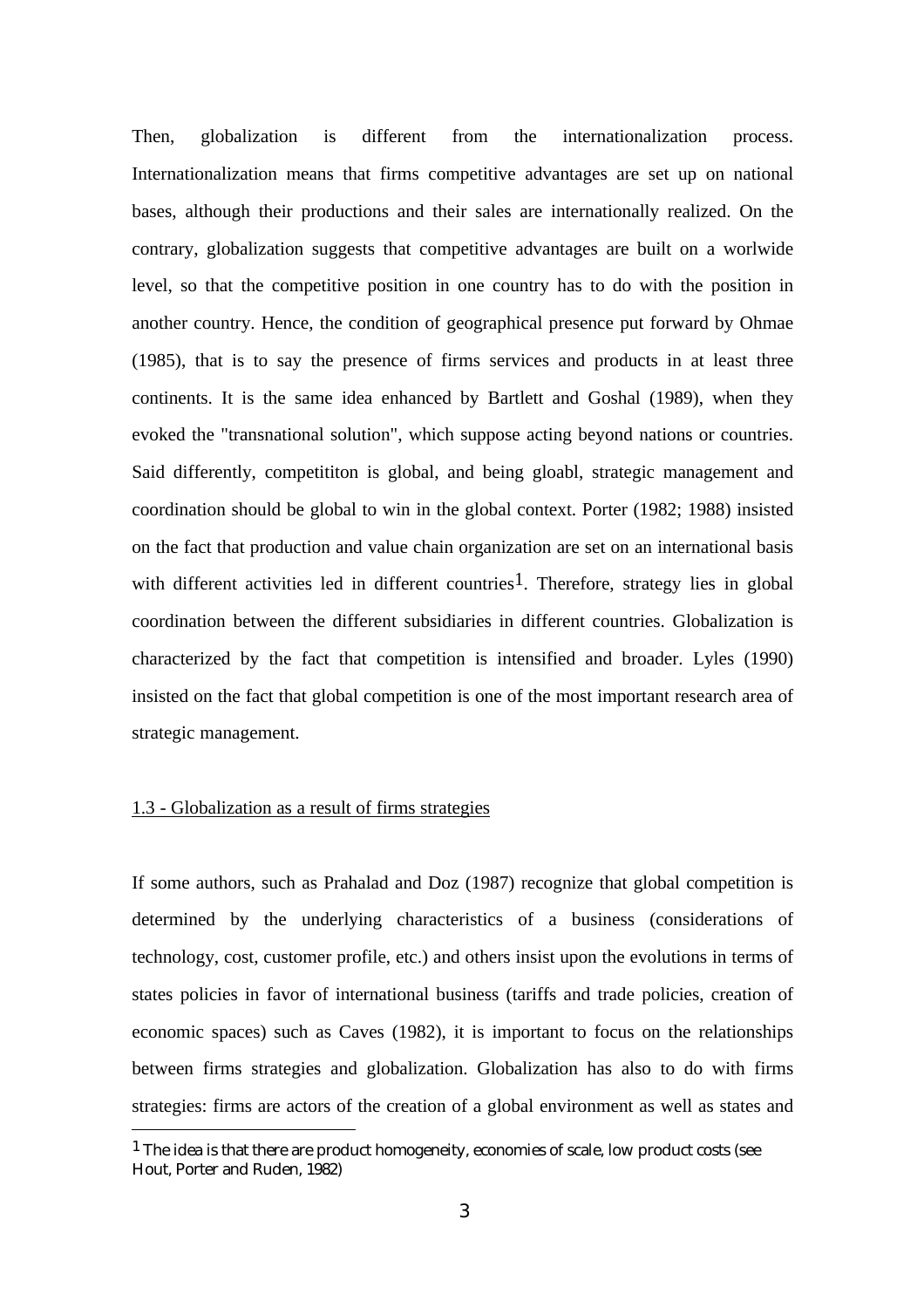structural characteristics mentioned above. Actually, by contrast with the internationalization process which has clearly been the result of States deliberate policies in favor of economic integration (which is qualified by Adda as the process of the international economic space formation), globalization is the result of private interests dynamics (investments policies, financial markets development and generalization). As Prahalad and Doz (1987) mentioned it, key competitors' strategic intents determine the patterns of global competition; more generally, global strategies (Kogut, 1989) are causes for globalization as well as consequences. This is consistent with major studies based on the consideration that internationalization is a strategy process (Melin, 1992). Many works have been devoted to global strategies such as alliances and international joint ventures (Burgers, Hill and Kim, 1993; Buckley and Casson, 1996).

Generally speaking, globalization is not the fact of international space structuration wanted by nations and economic unions, it is also the result of private interest strategies (Adda, 1996) leading to international trade, international production and then to international competition between global groups.

## **IIOES GLOBALIZATION MEAN FOR MANAGEMENT EDUCATION ?**

Education and particularly management education is a specific "business". This is what we will try to show in a first time, and then we will try to analysize how globalization can be charcaterized regarding management education.

#### 2.1 - A framework to understand management education

Management education, generally speaking, consists in education of people whose goal is to make them able to integrate companies and make them able to participate in wealth creation. Despite this generic scheme, management education encompasses importance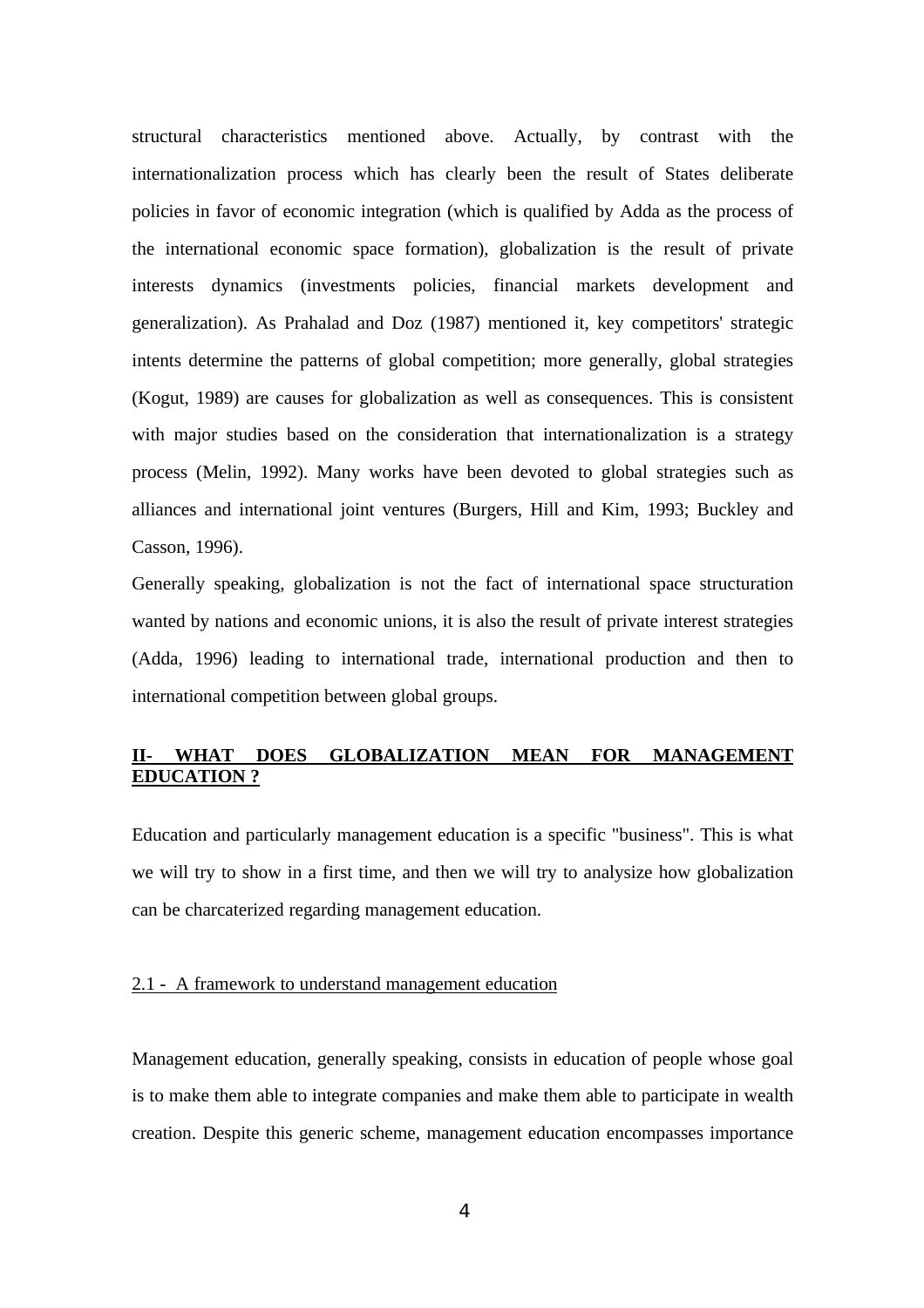differences, according to the countries (there are specific education traditions for management as well as for other fields), wheteher studies lead to degrees or not etc. In this article, we will only focus on studies driving to graduation. Let us propose a framework to understand management education world, according to two criteria :

- the first is linked to the fundamental pedagogical vocation of the studies : education versus qualification;

- the second is related to the participants to which studies are designed : it consists in dicriminating those with work experience from those, younger, with no professional experience having only degrees.

Coming back to the first criterion, education is the traditional objective of superior training : it aims at structuring intellectual abilities of students (reasoning) and at providing them strong knoweldge and adapted methodological schemes specifically set up for the field they study in. By constrast, qualification does not pay so much attention to individual generic capacities development and is more job-oriented (Briys, 1994). It aims at giving professional and immediately useful operational skills and its success can be assessed by professional integration. It contains a very significative behavioral dimension

The second criterion is easier to grasp : it concerns the targetted population, in terms of already achieved experience. The two dimensions allow us to draw a framework of management education (Figure 1)

#### $\langle$  Insert figure 1 about here  $>$

This framework makes us able to position management education systems by enhancing two of the important stages of the academic value chain (Porter, 1980; Abdessemed and Leersnyder, 1997) which are student or participants recruitment and pedagogical transformation achieved thanks to the proposed curriculum.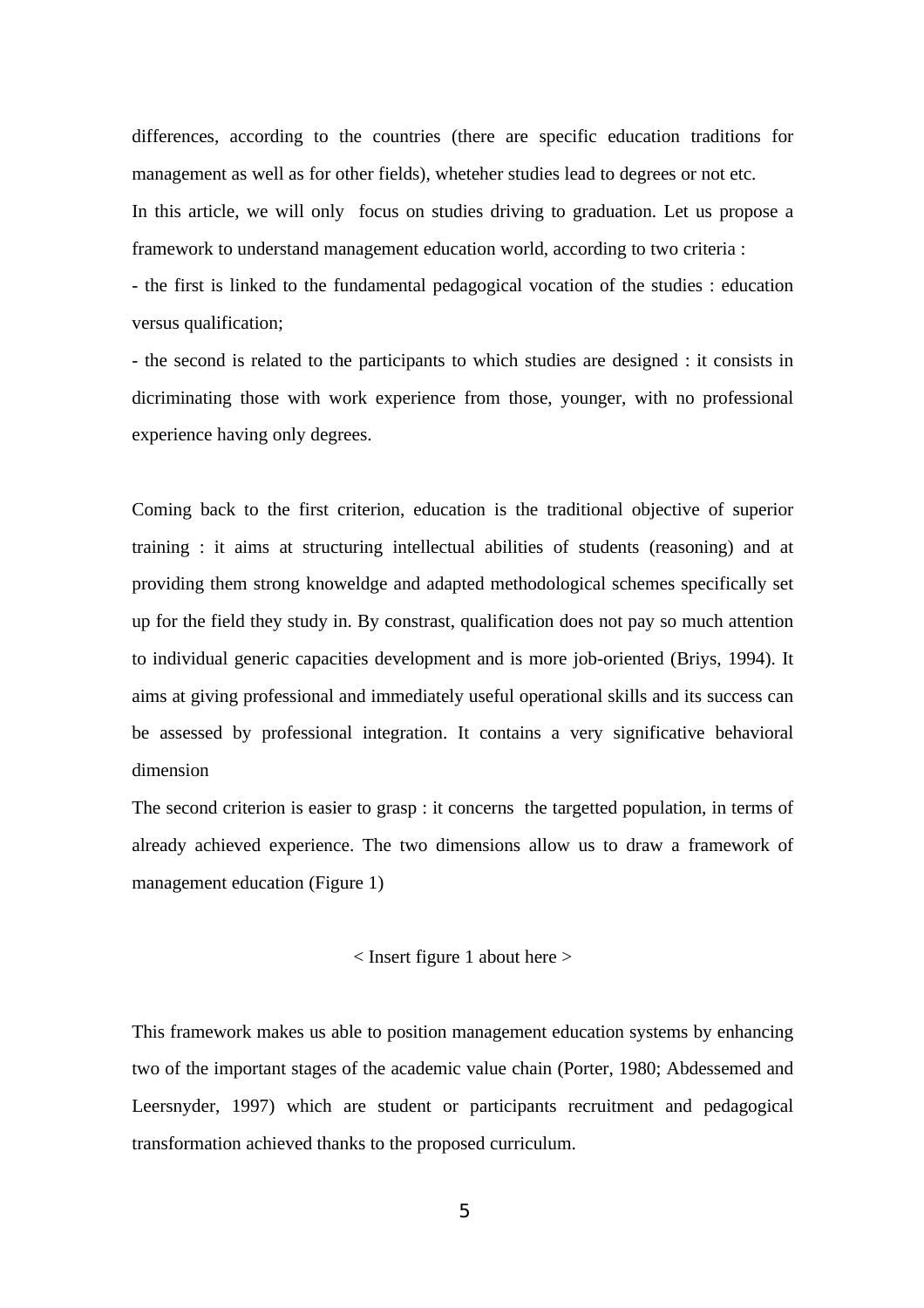#### Figure 2 : the academic value chain

#### Recruitment -> Pedagogical transformation (curriculum) ->Enrollment

Value creation and competitive advantage can be set up at each of the different level of the academic value chain. Competititon between management education institutions is symbolized by their capacity to recruit best students and to ensure them employment.

### 2.2 - The traditional typology of management systems and the competition forms

Generally, as figure 3 shows, there is a strong correlation between the two dimensions presented above, that is to say management education systems (schools or universities) can be depicted in two categories :

- institutions whose global is to educate young people with very low experience;

- institutions aiming at qualifying people by enhancing their professional skills.

In each country, in Europe as well as in North America, you can generally find the two systems, that we will call "standards". The national standard, which is the traditional management education system and the international standard, which is the MBA standard, created in Europe in the seventies imitating the american model. In European countries, the two standards are separated, corresponding each at the end of student life. By constrast, for anglo-saxon countries, the two systems are directly related: the best degree for a student is to get a MBA, his or her BA allowing him or her, after experience, to enter the final and the most prestigious stage.

< Insert Figure 3 about here >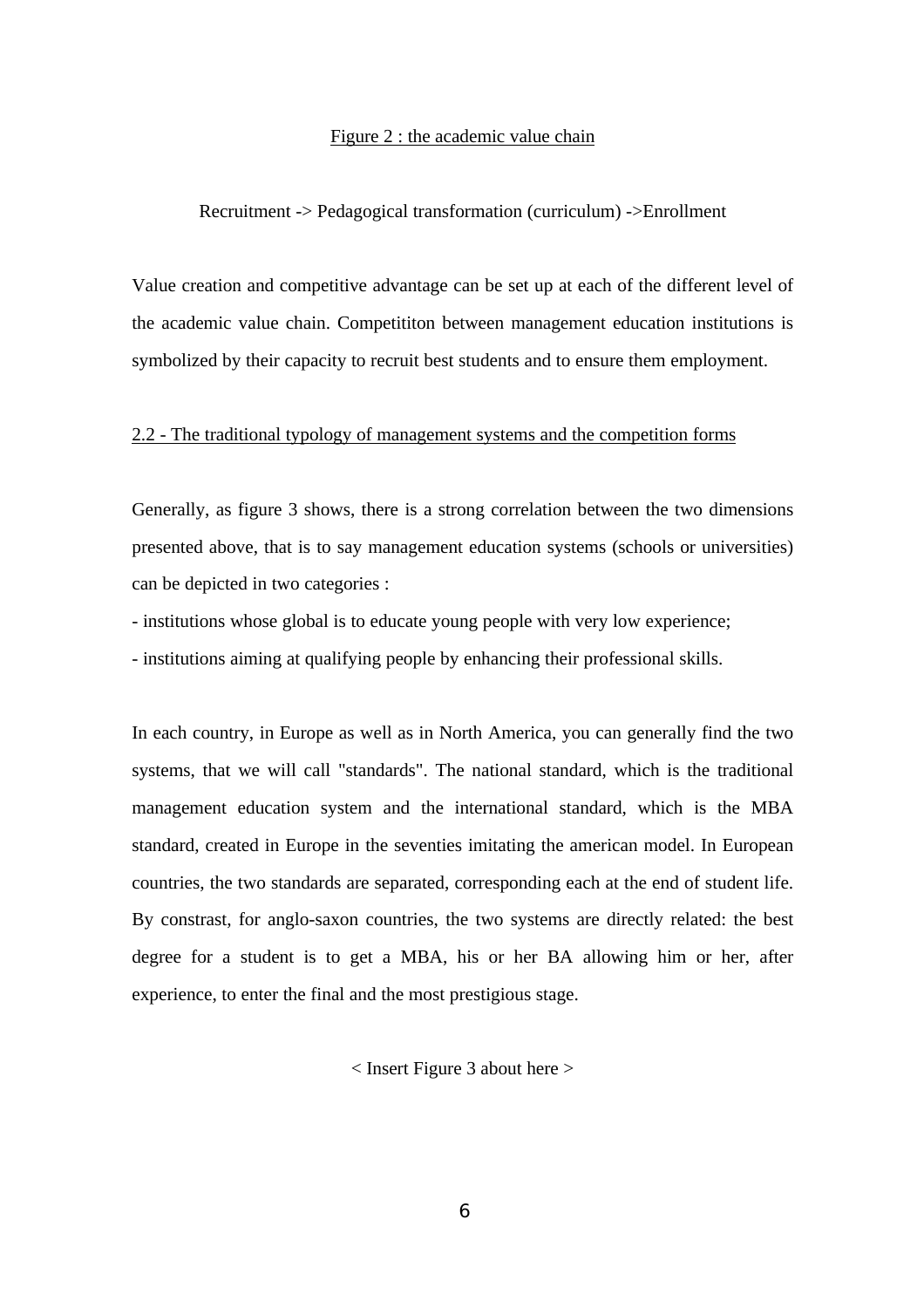Then, MBA became the international standard, perceveid and seen by companies and especially internationalized companies as the proof of a good qualification in management field. What is interesting is to analysize the nature of competititon between the different categories.

In the two standards, competition is different. National systems are not really in competition between them, because of their national architecture, and their national recruitment pattern (secondary studies are different, recruitment forms are different, studies languages are different, degree structures are different, see Leernyder and Abdessemed, 1996). But there is a very hard internal competition, within the actors of a same country. In the case of France, for instance, competition is very hard between High Schools, generally according to the level of the first stage of the academic value chain, which is recruitment, accomplished after a national competitive examination. Traditionnally, this characteristic determines school quality, because competitive advantage is based on student selection and recruitment. Consequently, there are strategic groups (Porter, 1982; Strategor, 1993) according to the recruitment level : institutions with no selection, institution with low selection, institutions with intermediate selection and very very selective institution.

On the contrary, MBA of different countries are always in competition, whatever is their geographical location, because they have exactly the same structure and use the same educational methods. The entry criterion is not academic, it is rather professional and english is the commun language.

Lastly, between the two standards, there is no competition, that is to say placement in companies for management graduates is differently achieved if they get a MBA or a national degree. The degrees do not allow the same carriers perspectives and none of them is perceveid as being better than the other : in Europe, getting a degree form the most prestigious institution remains an excellent passport for business carriers, even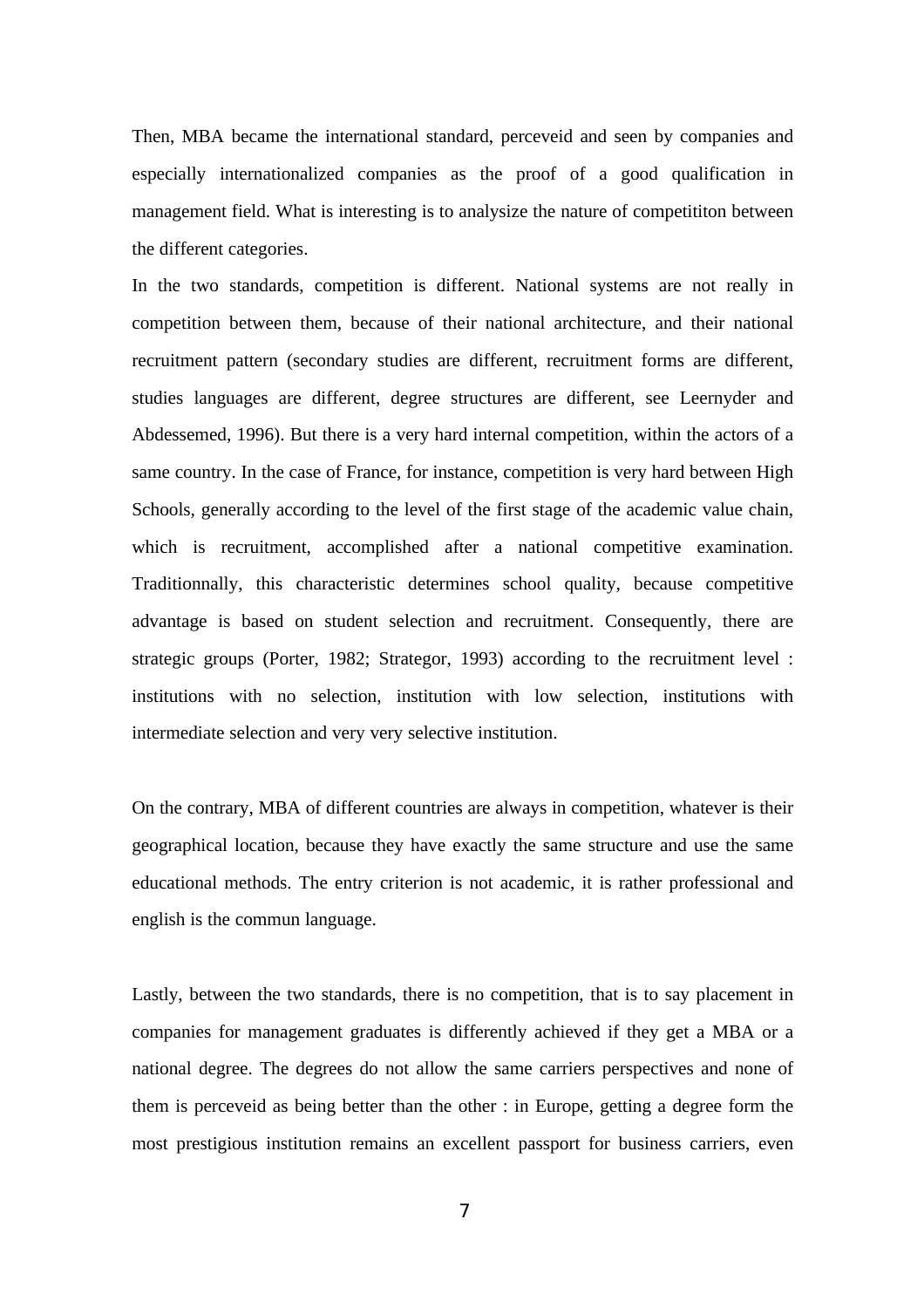though the person does not get a MBA. Obviously, as stated before, in the anglo-saxon scheme, it is different, since every degree which is not a MBA is inferior.

The conclusion of this analysis is that there are two different strategic segments in management education, the national and the international standard, with specific competition rules, and corresponding to different. enrollment logics. This is the first level. Afterwards, there are several other level for drawing typologies within the national and the international schemes, according to the determinant criterion for competitive advantage : therefore, it is possible to represent strategic groups in each segment.

#### 2.3 - Globalization for management schools

Globalization, for management education, obviously originates in a change in enrollment policies led by companies, which begun to look for people with international dimension, capable of working abroad and then are looking for people acting all over the world as if they were not foreign. It also comes from differentiation strategies of management education institutions.

As regards the first point, it is the consequence of internationalization of companies themselves and the current wave of globalization described before in this article. International companies had and have a growing need for people already used to international working environment, however young they may be. Companies also look for well trained people, with professional abilities and behavioral skills. Hence, a competition between the national and the international standard.

But it is also the result of management schools or universities strategies themselves. Actually, in order to get strategic advantage, within national frameworks, they tried to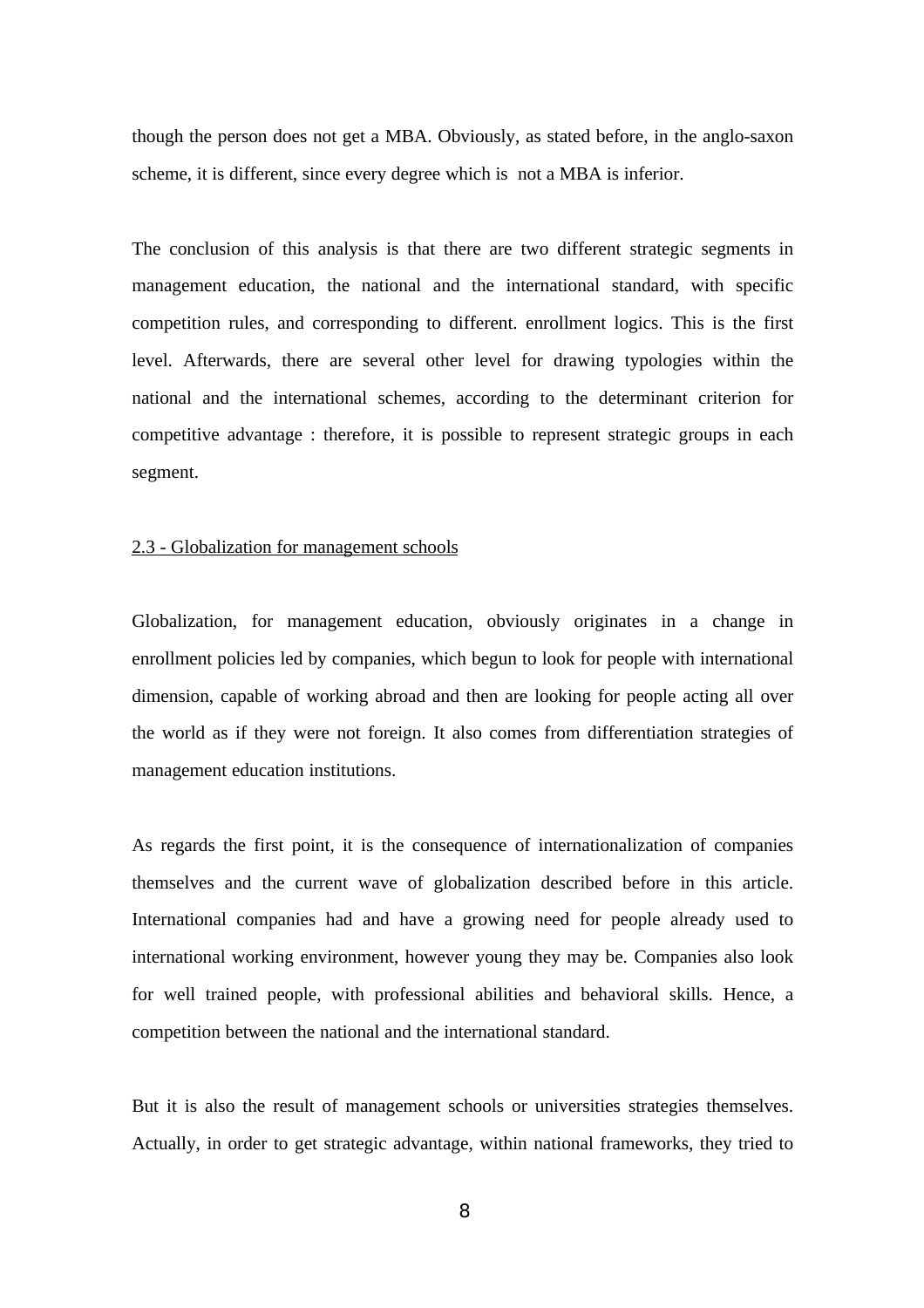developp an international dimension, extending the range of strategic key success about which they fight from recruitment and reputation to international features. The differentiation strategies led to international alliances development between national institutions (see Abdessemed and Leernyder, 1996) that have limits in terms of pedagogical issues.

## **III- GLOBALIZATION ENDORSES STANDARDS COMPETITION BETWEEN NATIONAL SYSTEMS AND THE MBA MODEL**

Figure 4 represents the consequence of globalization on comptetition between institutions teaching management. Globalization provocates a re-segmentation of the market (Bodinat, 1980, Abell, 1980; Shapiro and Bonoma, 1984), since it make the frontier between the MBA market and the national systems market disapeared. It drives companies to a new enrollment policy, based on international criteria and qualification, whatever is the age of graduates. It destroys the separation between the two strategic segments, which will are being in competition. Companies need people with qualification and international adaptability, even at the end of their first studies, which make national systems directly in competition with the originally international system (i.e the MBA model).

< Insert figure 4 about here >

Actually, globalization favours the MBA model, because of its natural initial international dimension and its job-oriented positioning. What about competition between national systems and MBA standard?

National systems, especially in Europe, are fundamentaly nationally labelled and can not sustain international competition in front of the MBA standard. In terms of recruitment, it means that young europeans are more and more eager to study abroad in order to be enrolled by international companies, after having accomplished a part of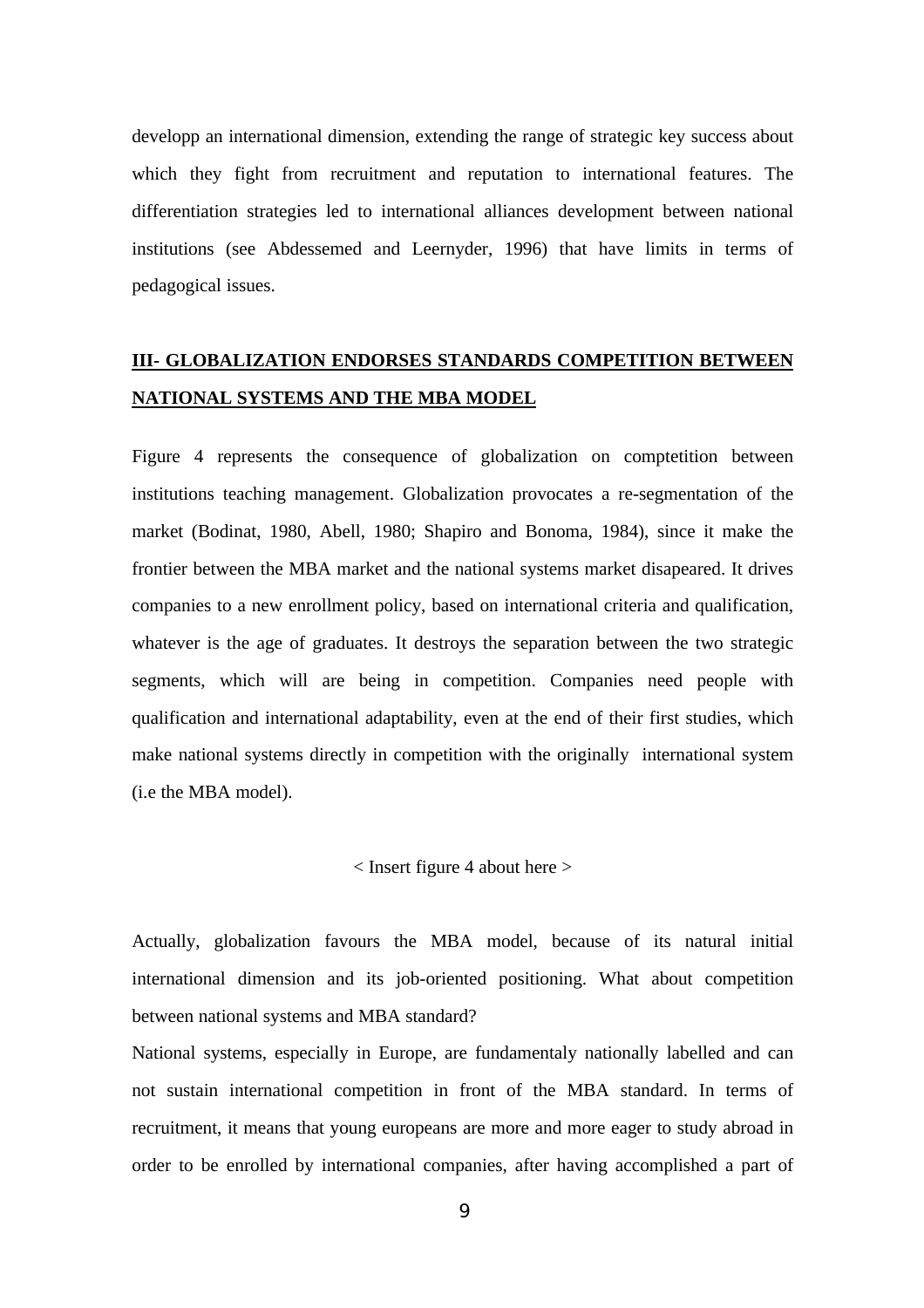their studies in their countries or not. This represents a major danger, since it suggests the idea or national systems as undergraduate studies in comparison with MBA studies. If those systems have already MBA programs beyond their national systems (numerous are the institution who created MBAs), it creates a situation of competition between those MBA programs and their initial system which were completly separated before and in a situation of "co-existence".

Therefore, in this new emerging context, what are the possible strategies for those institutions, in order to resist or to adapt to those changes? What future for national systems of management education ? What are the consequences in terms of competititon within the national frameworks?

There are two fundamental choices for national institutions teaching management :

1- creating their own MBA programs (or developping them if they already exist), which means accepting the MBA standard and recognizing the inferiority of national systems, as a way to enter MBA programs (equivalent of BAs) but not as a final study session. It also means the end of the european specificity, raising a political problem.

2- the other solution consists in developping the two weak dimension of national systems, in terms of international dimension and in terms of qualification : for the first point, this means setting new types of international alliances, allowing internationalization of each aspect of the academic value chain without loosing specificities of each national system (Abdessemed and Leersnyder, 1996;1997); regarding the second point, it means facing an important challenge, which is to qualify young persons instead of educating them only. Pedagogically, it means innovating by programs quality allowing to developp very rapidly job skills and adapated behaviours among young students.

Figure 5 represents the strategic shift imposed by the changing environment.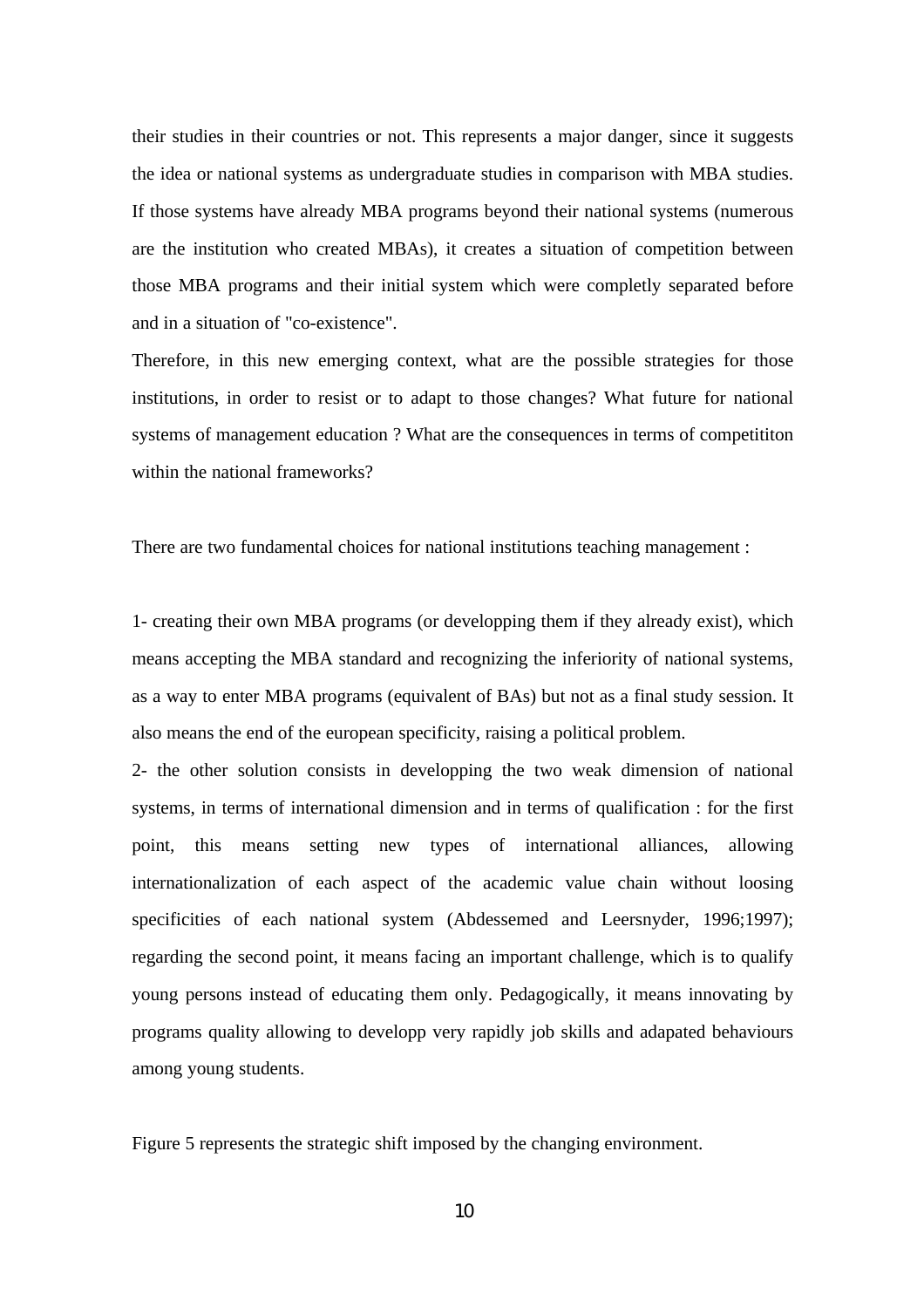#### < Insert figure 5 about here >

In terms of competition between national institutions, it means that schools or universities which will achieve those re-orientations will get competitive advantage. We therefore observe a sweeping change in the sources of competitive advantage which was based traditionnally on recruitment and good training. Now, the question is to insert real international dimension in national programs (not only students mobility) and to integrate innovative pedagogy. It is quite interesting to notice that currently, numerous are french management high schools which are seeking for accreditations as MBA programs or equivalent programs and which are reorganizing their curriculum in order to meet those challenges. Competition in management education is only beginning.

#### **Conclusion**

This work represents a small contribution to the comprehension of management education market and its today evolutions. It allows to see how globalization, which is the result of nations policy as well as of actors strategies (firms as well as other organizations) is provocating strong changes in the competitive environment of management education and management schools strategic positioning. We have enhanced some of those consequences, showing that it creates new opportunities and new sources of competitive advantages, because of the creation of new requirements in terms of enrollment environment. This article only suggests questions that need further exploration: more advanced studies would certainly allow to depict more precisely the competitive dynamics inside national education systems and their link with the emerging new international environment. It also suggests that management education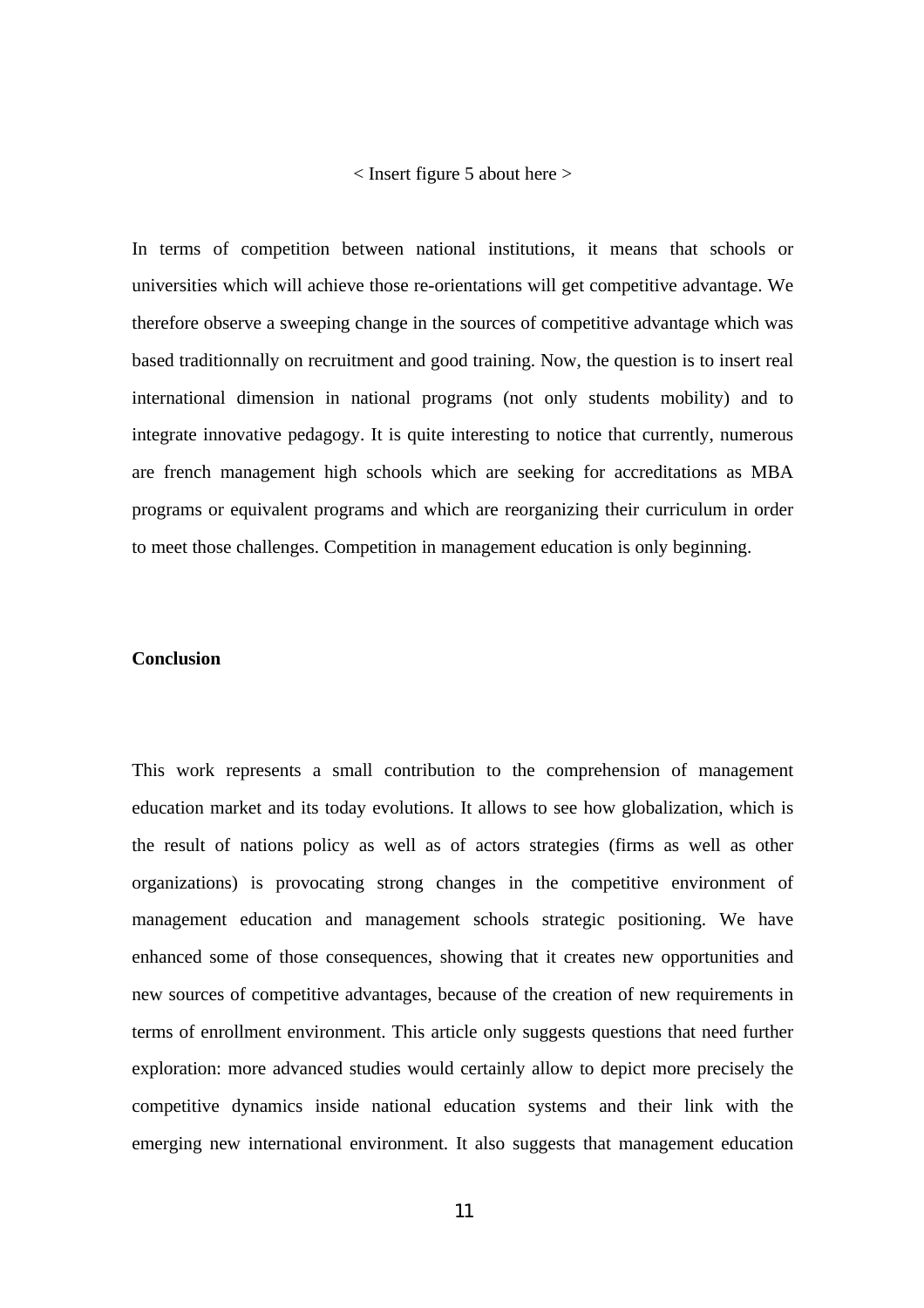represents a good case study for strategic management and good example for the necessity to implement strategic segmentation and to anticipate shifts within and between strategic groups, thait is to say typologies of direct competitors.

## **R E F E R E N C E S**

- ABDESSEMED, T. and DE. LEERSNYDER, J.M., "enseignement de la gestion : la coopération européenne prisonnière de la subsidiarité", Revue Française de Gestion. (forthcoming).

- ABELL, D.F., "Defining the Business. The strating Point of Strategic Planning", Prentice-Hall, 1990.

- ADDA, J., La mondialisation de l'économie, La Découverte, 1996.

- BARTELETT, C. and GHOSAL, S., Managing Across Borders : the Transanational Solution, Boston, Harvard Business School Press, 1989.

- BODINAT (de), H., La segmentation stratégique, Harvard-L'Expansion, printemps 1980.

- BRIYS, E., "Le devenir des programmes MBA, éducation ou qualification?, In L'Ecole des Managers de demain, Economica, 1994.

- BUCKLEY, P.J. and CASSON, M., "An economic model of international joint venture strategy", Journal of International Business Studies, Vol. 27, N° 5, special Issue, 1996, pp. 849-876.

- BURGERS, W.P., HILL, C.W. and KIM, W.C., "A theory of global strategic alliances : the case of the global auto industry", Strategic Management Journal, Vol. 14, 1993, pp. 419-432.

- CAVES, R.E., Multinational enterprise and Economic Analysis, Cambridge University Press, 1982.

- CHESNAIS, J-C., Les Nations européennes à l'épreuve de la mondialisation", SECRETARIAT GENERAL DE LA DEFENSE NATIONALE, INSTITUT DES HAUTES ETUDES DE DEFENSE NATIONALE, Actes des Journées d'Etudes, 27-28 septembre 1996.

- DUNNING, J.H., International Production and the Multinational Enterprise, Allen and Unwin, 1976.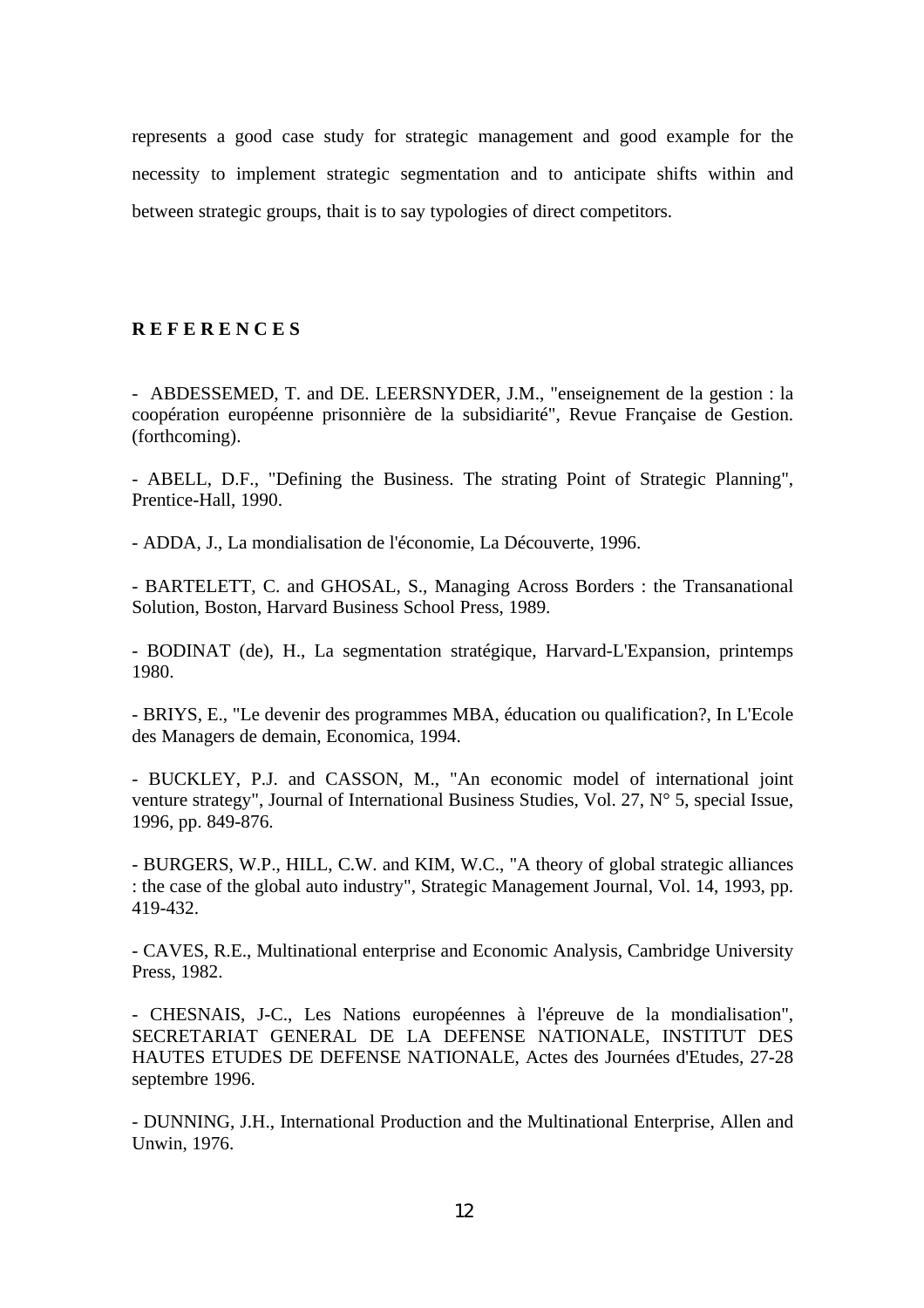- DUNNING, J.H., The Eclectic paradigm of International Production : A restatement and some possible extensions", Journal of International Business Studies, 19, pp. 1-31, 1988.

- DUNNING, J.H., The Globalization of Business, Rouledge, London, 1993.

- JOFFRE, P., Comprendre la Mondialisation de l'Entreprise, Economica, 1994.

- JOHANSON, J., VAHLNE, J., "The internationalization process of the firm: a model of increasing development on increasing foreign commitments, Journal of International Business Studies, Spring/summer 1997, pp. 23-32.

- GHERTMAN, M., Les multinationales, PUF, Paris, 1982.

- HAMEL, G., PRAHALAD, C.K., ""Do you really have a global strategy", Harvard Business Review, july-august, 1985, pp. 139-149.

- HOUT, T., PORTER, M.E., RUDDEN, E., "How Global Companies Win Out", Harvard Business Review, septembre-octobre 1982, pp. 98-108.

- KOGUT, B., "A note on global strategies", Strategic Management Journal, 10 (4), 1989, pp. 383-389.

- LEERSNYDER (de) J-M. and ABDESSEMED, T., "La coopération européenne en matière d'enseignment de la gestion prisonnière de la subsidiarité?, cahier de recherche HEC, CR 575/1996.

- LYLES, M., "A research agenda for strategic management in the 1990s", Journal of Management Studies, 27 (4), 1990, pp. 363-375.

- MELIN, L., "Internationalization as a strategy process", Strategic Management Journal, Vol. 13, 1992, pp. 99-118.

- MICHALET, C.A., Le Capitalisme Mondial, PUF, Paris, 1976.

- MYTELKA, L.K., New modes of Competition : the Case of Strategic Partnering in R & D, Science and Public Policy, n°5, 1990.

- OHMAE, K., Triad Power : The Coming Shape of Global Competition, The Free Press, 1985.

- OHMAE, K., Managing in a Bordeless World, Harvard Business Review, May, June, 1989.

- OHMAE, K., The Evolving Global Economy, Harvard Business School Press, 1995.

- PORTER, M, Choix Stratégique et concurrence, Economica, 1982.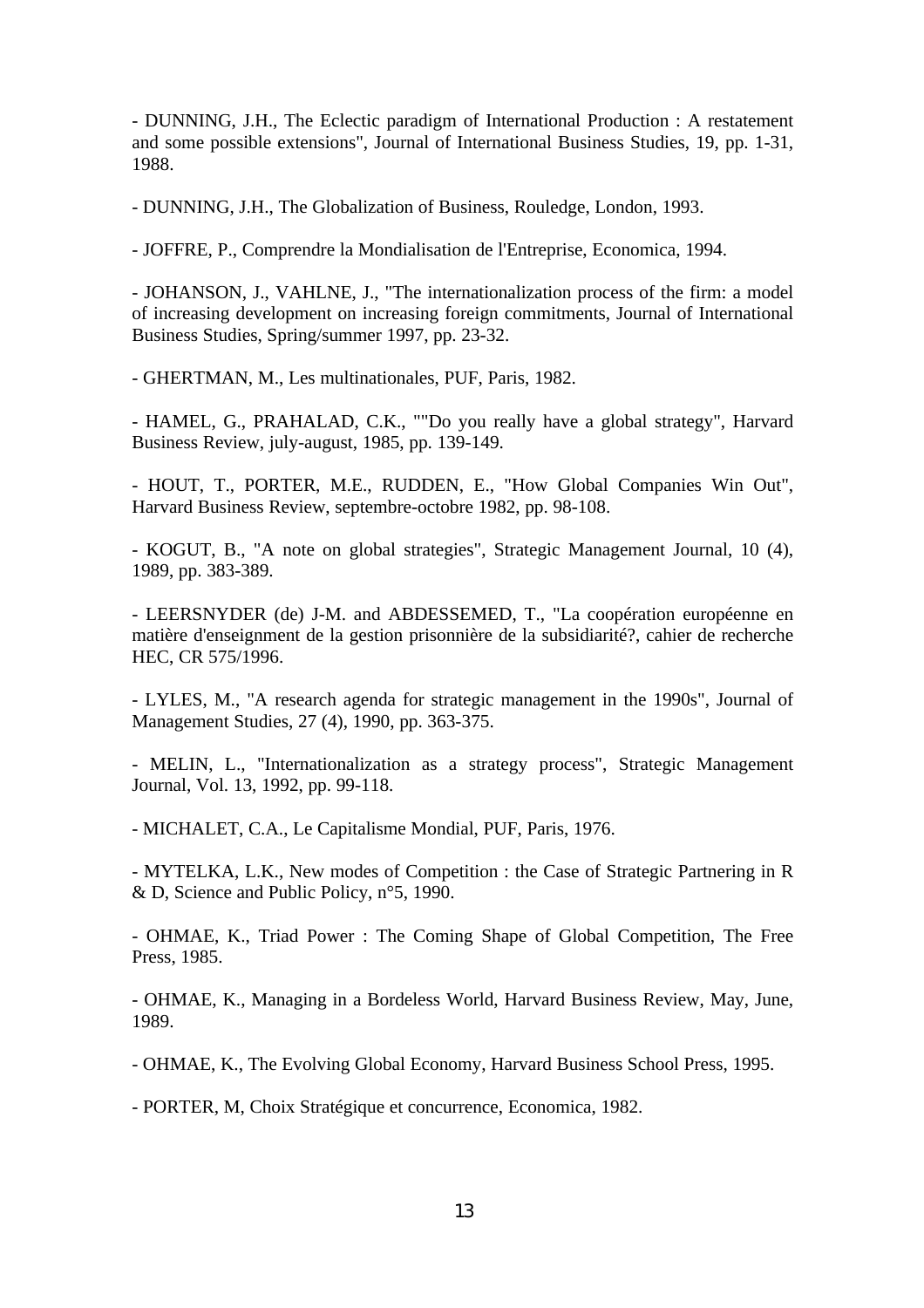- PORTER, M., Competing in Global Industries, Harvard Business School Press, Boston, MA, 1986.

- PORTER, M., The Competitive Advantage of Nations, Macmillan, London, 1990.

- PRAHALAD, C.K. and DOZ, Y.L., The multinational Mission- Balanciong Local Demands and Global Vision, The Free Press, Collier Mcmillan Publishers, 1987.

- STRATEGOR, Stratégie, structure, décision, identité, Politique générale d'Entreprise, InterEditions, 1993.

- SHAPIRO, B.P., BONOMA, T.V.,"How to Segment Industrial Markets", Harvard Business Review, may 1984.

- VERNON, R., "International investment and international trade in the product cycle", Quarterly Journal of Economics, 1966, pp. 190-207.

- VERNON, R., "The product cycle hypothesis in a new international environment", Oxford Bulletin of Economics and Statistics, 41 (4), 1979, pp. 255-267.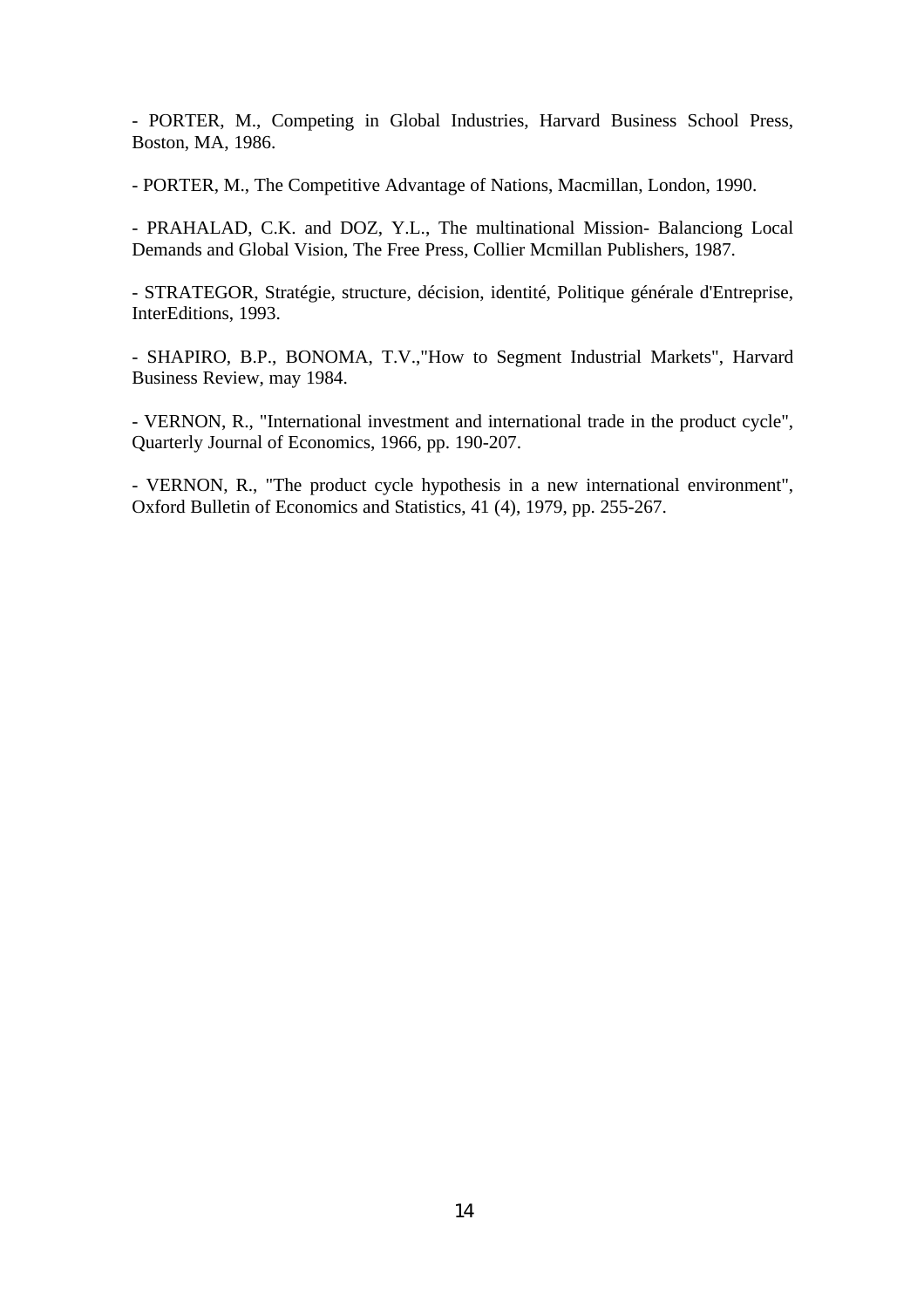

Figure 1 : management education market framework